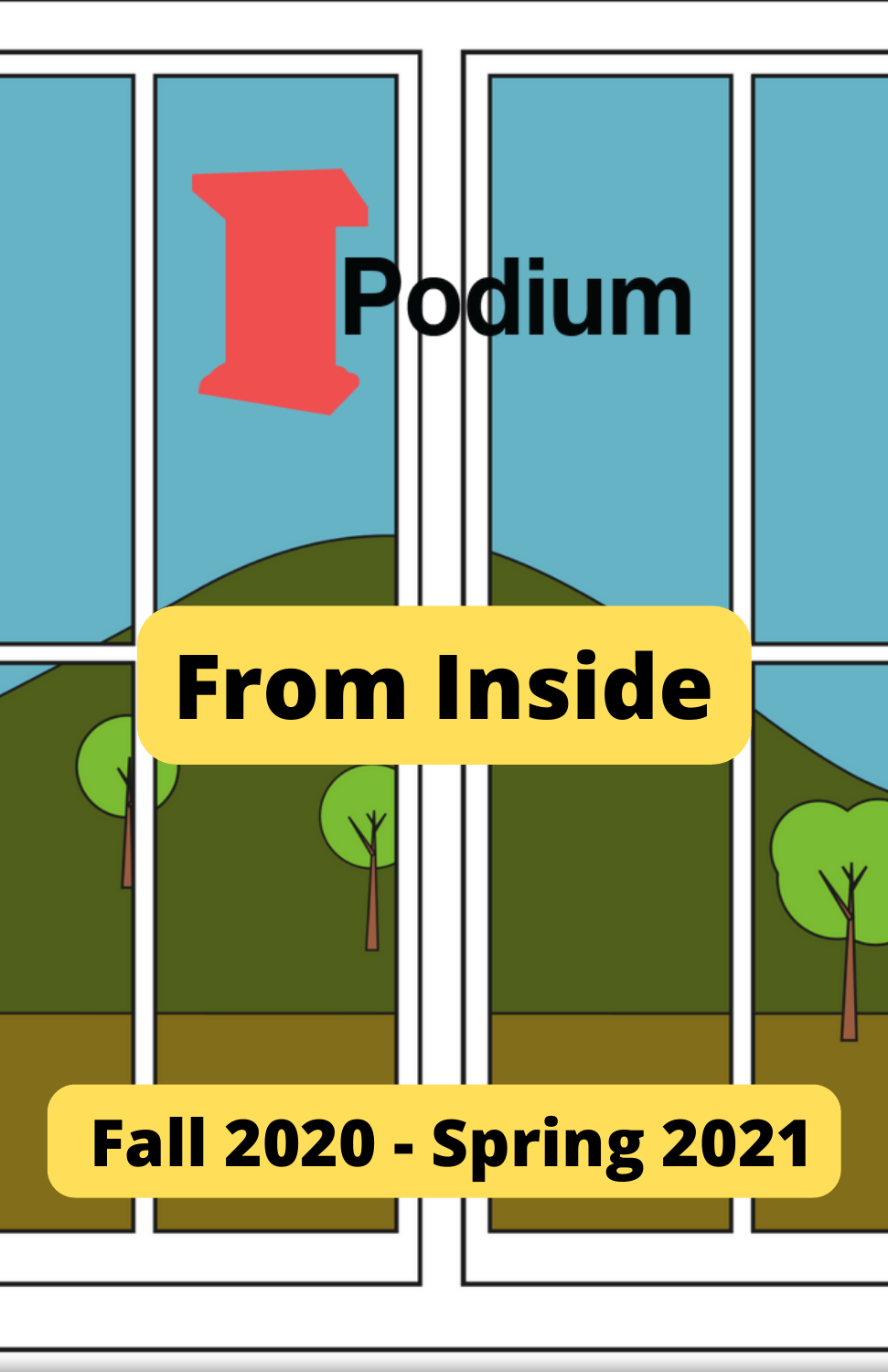#### **FROM INSIDE**

**You** cannot be a writer unless you see yourself as one. Each program begins with an exploration of ourselves as writers, creators, and communicators. Some work is created by the individual, and some work is a collaborative effort.

Enjoy youth pieces from Podium's partner locations:

Albert Hill MS Armstrong HS – A.C.E Binford MS Boushall MS Henderson MS Highland Springs High School Mentorship Program Metro Richmond Boys & Girls Club NextUp RVA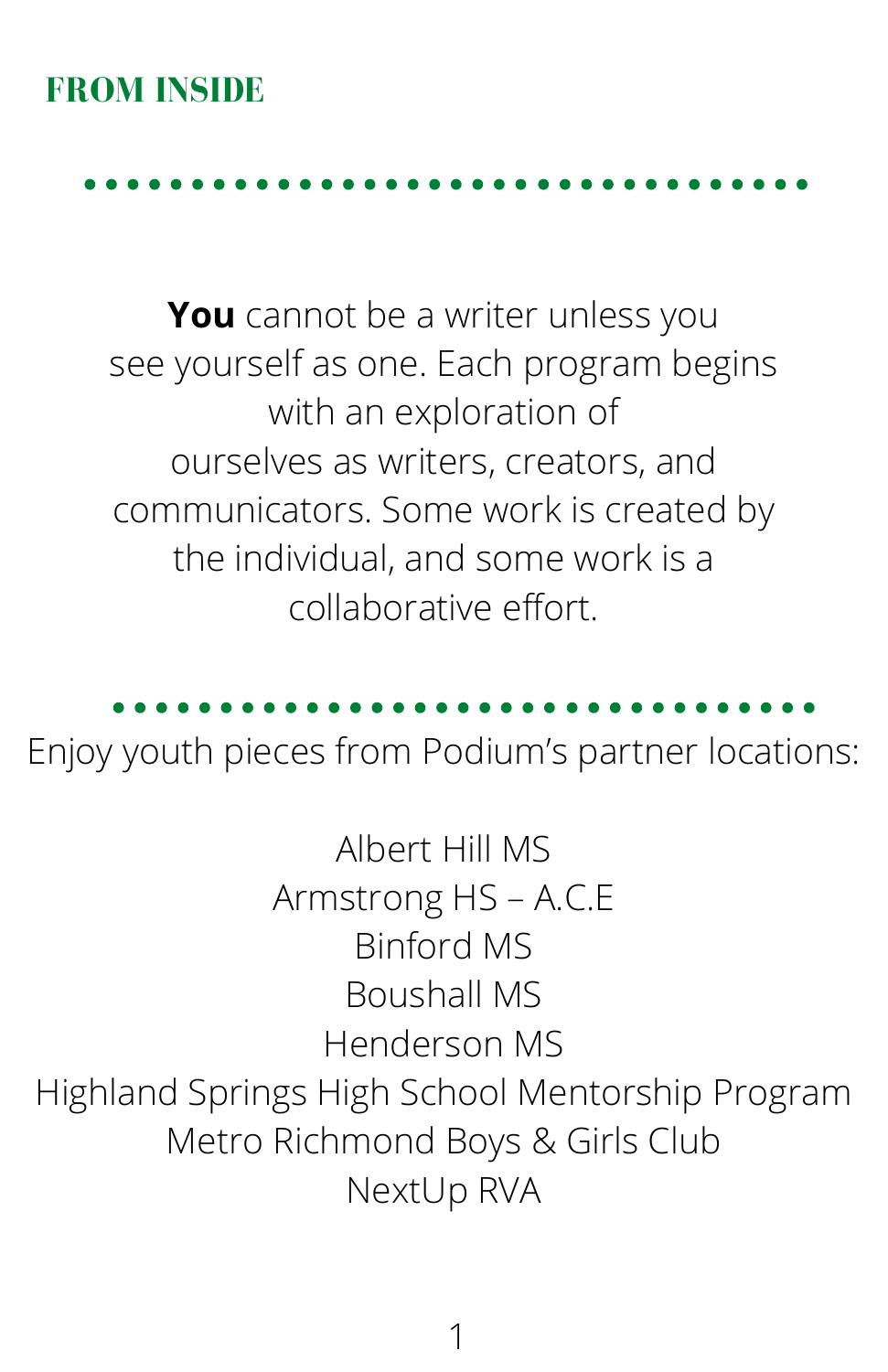### **Highland Springs High School: What does Mentorship Mean to Me**

**Heavyn C.** Mentorship is helping someone and guiding them along the right direction. Having a mentor can be helpful, especially for students in their first year in high school as there are a lot of changes from middle school.

**Devon A.** To me, mentors are people who act as teachers and role models to others. They also inspire people to follow their dreams. I think that the ninthgraders of this year will have an especially difficult time adjusting to high school. Therefore, I feel obligated to take this opportunity to help them.

**Azariah J.** Being a mentor is helping someone accomplish their goals and guiding them onto the path they are on. I wanted to be a mentor because I know that this is a rough time for many students. I also feel like this would be a great experience to help myself grow as well.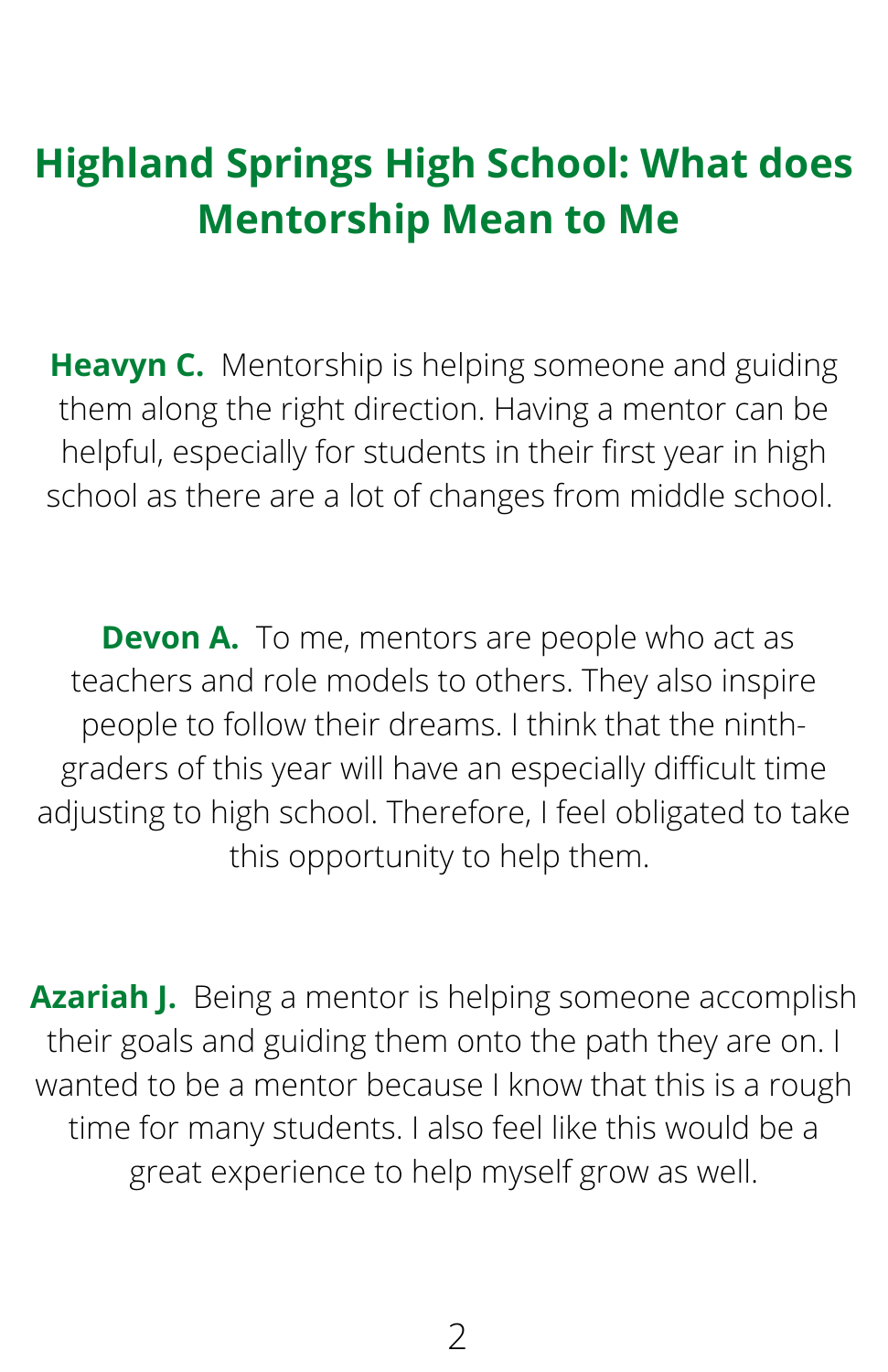**Theodore M.** Mentorship is when someone who has experience and knowledge about a topic teaches it to someone else. They also help fix their mistakes and encourage them to do better.

**Mekayla C.** Being a mentor to me means to be a positive listening ear for someone who needs it.

**Georgio H.** I enjoy helping others, so I am looking forward to training and being certified in this program. Guiding your mentee and learning more about them and yourself in the process is mentorship. Obtaining skills and continuously growing with your mentee is definitely an advantage. I have held leadership positions on the cheerleading team and in clubs, so I think this is a perfect opportunity for me to get more involved.

**Je'Nae H.** Being a mentor means sharing your experiences with others, so that maybe they gain knowledge from your mistakes or even learn from your choices.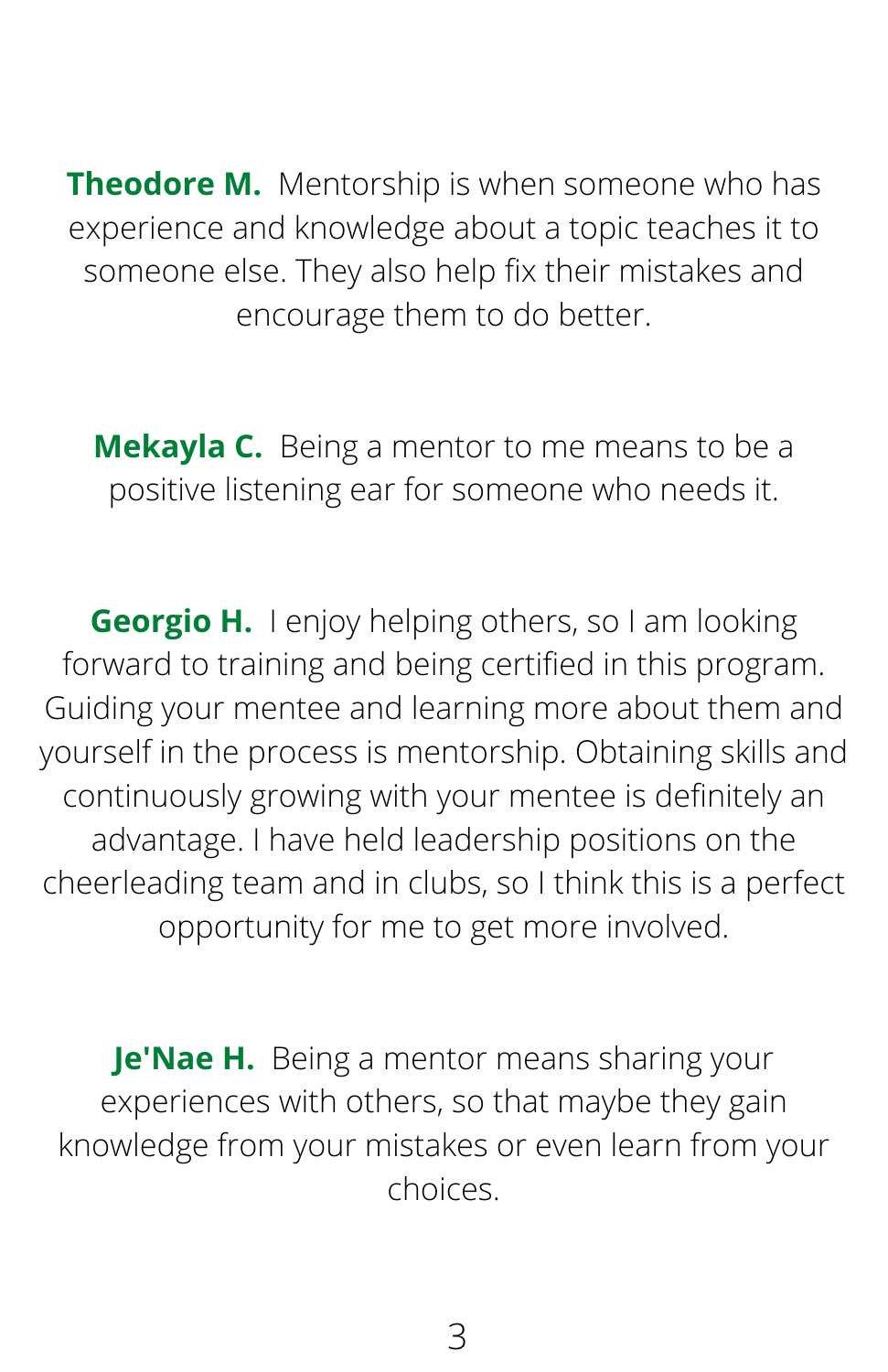**Michael I.** Mentorship to me is the act of being a leader and a role model to someone else. Like a parent, you show someone the ropes and tricks to allow them to have a better time than you had.

**Leira M.** It means being able to help someone and share my experience with others.

**Taivyon P.** It was hard for me to adjust to high school, so I wanted to do this because I know how hard it is to adjust to new surroundings and be around new people.

**LaShauna W.** I have always wanted to be a teacher, and I feel like this is a great addition to what I've already done. I have also participated in the early education technical center as well.

**Taniya R.** Mentorship is having someone as a guide and helping them get through any hard time.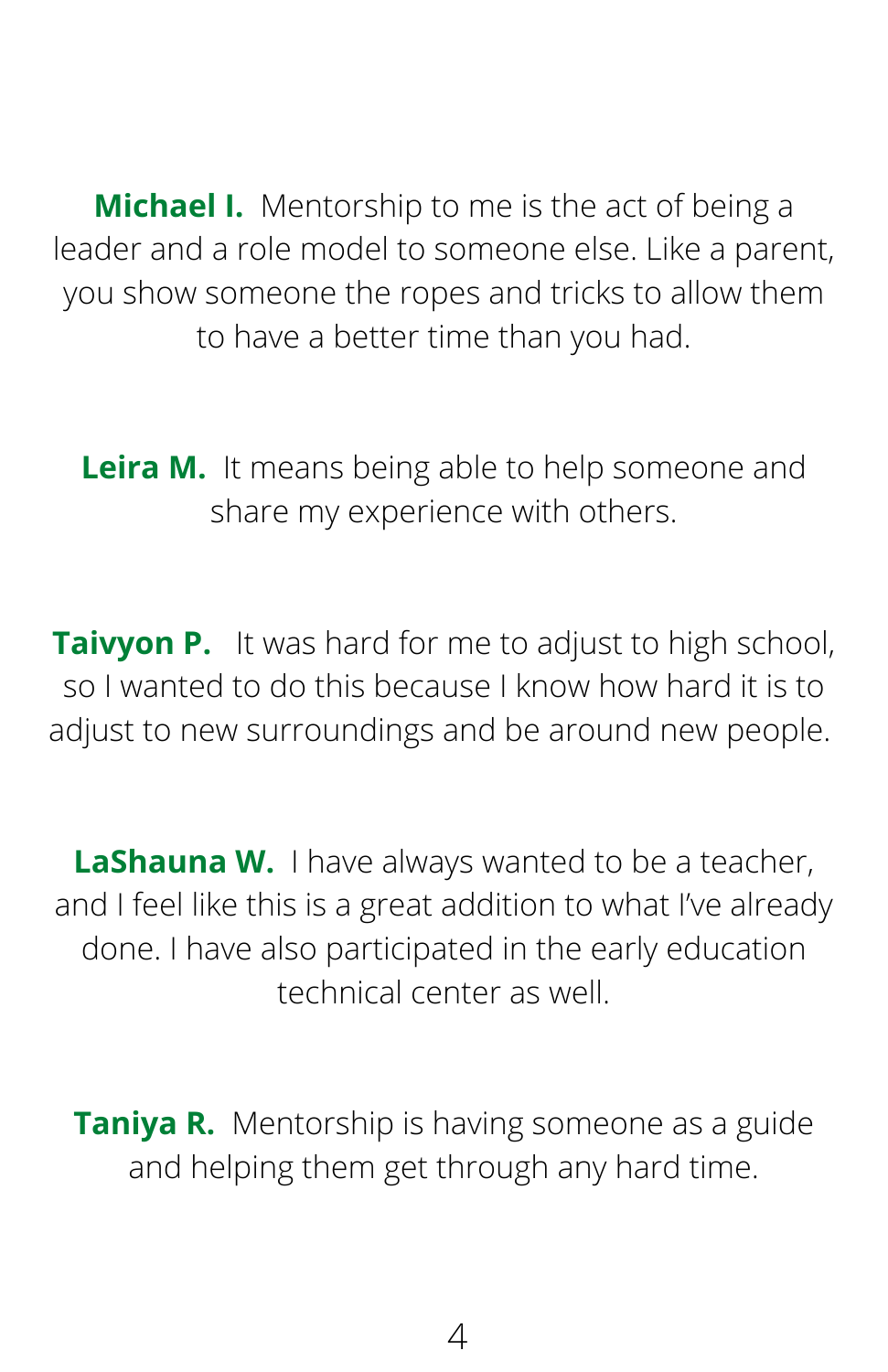## **<sup>D</sup>ea<sup>r</sup> <sup>F</sup>utur<sup>e</sup> <sup>S</sup>elve<sup>s</sup>**

#### **Dear Future Self Shaddiah J. Henderson MS**

Dear future self,

Hey girl, I hope you are doing is okay. Our life right now is a little upsetting, but it is going to be okay. Okay? The elections are coming up, and hopefully, we won't have this administration anymore.

Anyway, how is our business going? I hope we have at least three bakeries in countries other than the United States. How is Black & Beyond going? (that's our dance company). We better be married to a beautiful woman, and I hope we have beautiful or handsome kids. Well right now, we are dancing for the evolution dance company and we go to Henderson MS, but I'm hoping we get accepted into Appomattox Regional Governor's school. I really, really hope we make it into Juilliard (it's a dancing college in New York). Well, I wish you the best.

From,

13-year-old Shaddiah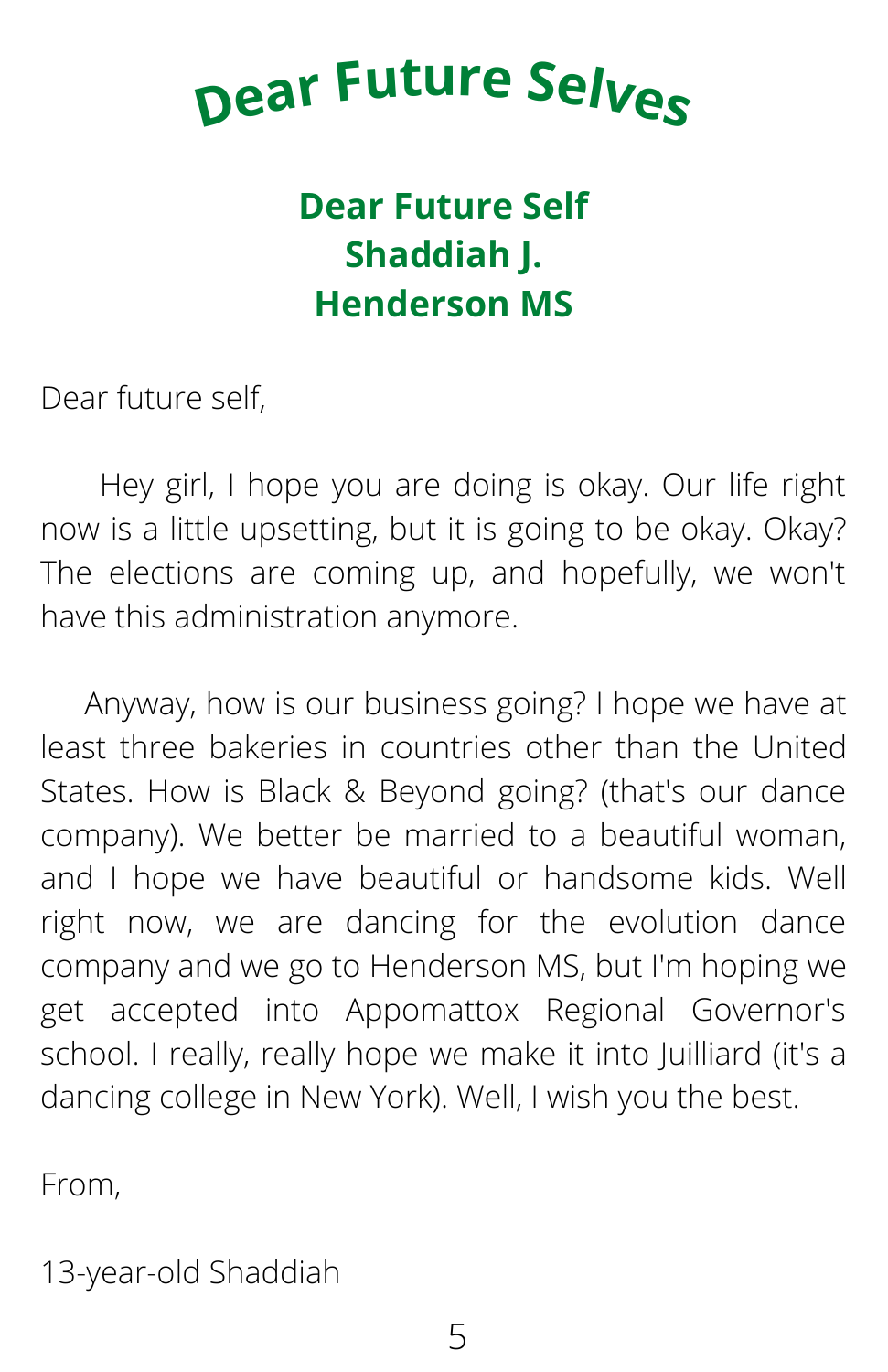#### **Future Adult Me Quinshawn U. Church Hill Academy**

Dear me,

I will wake up at 4 am and do my morning routine. By 5 am, I'll wake my boys up, make them do chores, and get ready for school. Once they're ready, they can play their game until it's time to get on the bus, and they will go to school. I will go kiss my wife, say, "See you later," and head to my job site. I need to check on the construction project because I'm going to be an architect. I might get a call from the foreman, but if not, I will be home all day eating and playing games.

At 2:30 pm, I will leave to go pick the boys up from school in my royal blue Maserati, and we will go on a bike ride and then go fishing. After that, we will get back to my mansion, go to the gym, eat dinner at 6:30 pm, and play games until we go to sleep.

From,

Quinshawn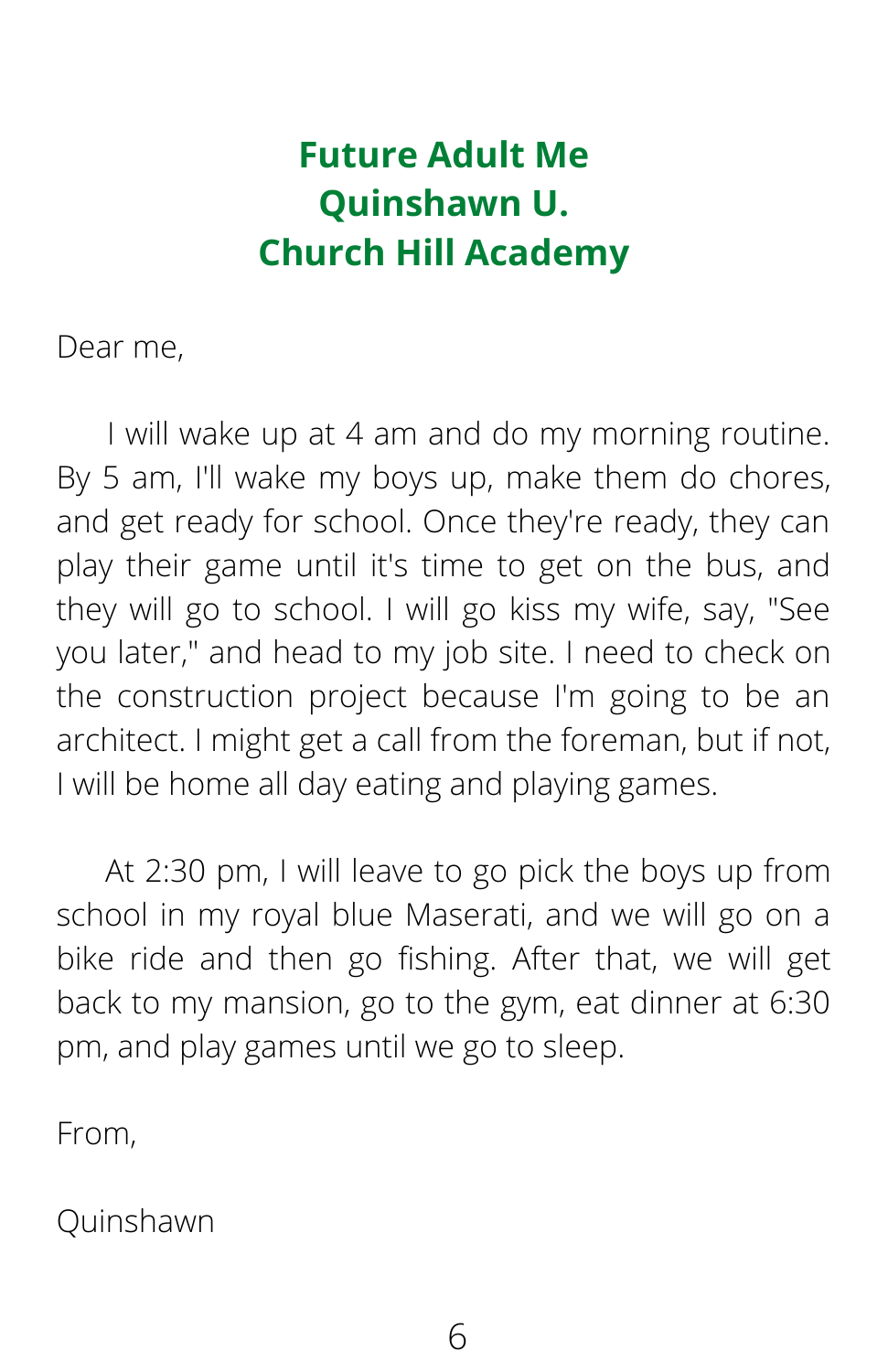#### **Letter to Future Me Sidney K. Albert Hill MS**

Dear Future Me,

What is 2035 like? Will people move around on jetpacks? Do people use hologram wrist watches? Have extraterrestrials visited Earth? Does Cici's still serve macaroni and cheese pizza? If so, do you still like it? Have you still kept with our dream of being a dermatologist? If not, are you a software developer, government official, or something else? Have you finished school yet?

Also, have you moved out? What path did Sierra take career-wise? If you haven't finished school, is it hard? I thought Mrs. Howard was hard, so where ever you are in school must feel IMPOSSIBLE.

What age do I get a phone? How are Mom and Dad doing? Is there a way to keep them alive until Sierra and I die? Did I do good in school? I have SO MANY QUESTIONS! Did humans get smarter or dumber? I bet we got smarter if you were involved!

Love,

Sidney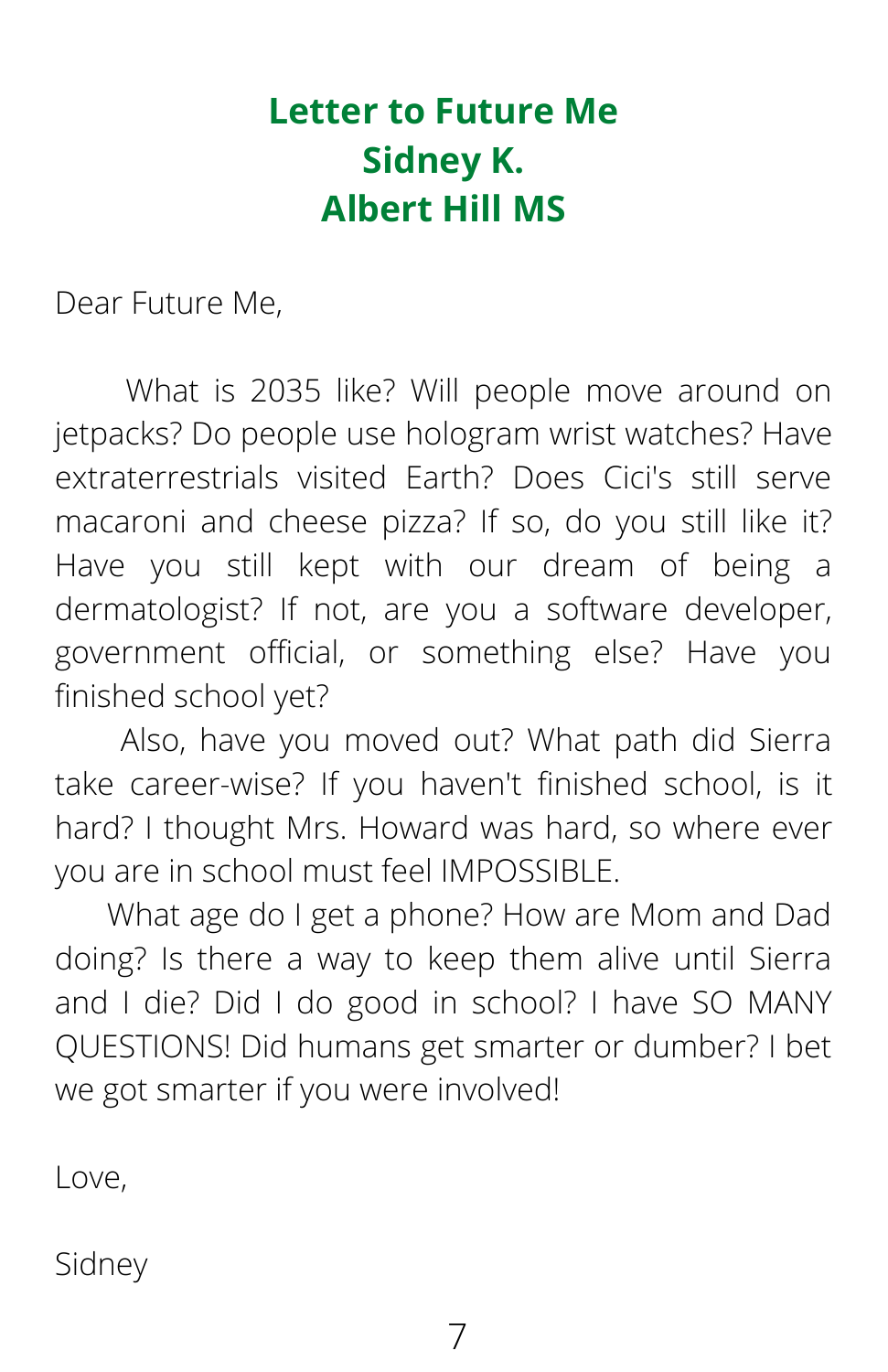## **Fre<sup>e</sup> Write<sup>s</sup>**

#### **Love Imani A. Armstrong HS**

I hope I heal from all the pain. No matter what I did, it was never enough. I put in my all and that still wasn't sufficient for you. But now, I realize it wasn't me, it was you. I'm gaining back every thing you took from me. The way I see myself now is breathtaking. I now know I am a true Queen. I'm going to be the Melanin Goddess I'm called to be.

#### **When was the Last Time you were Stressed Out? Manuel R. Armstrong HS**

This whole school year, all of my classes have been giving out so much work. Sometimes, I don't do all of it. Instead, I just wait and do it on Friday after school.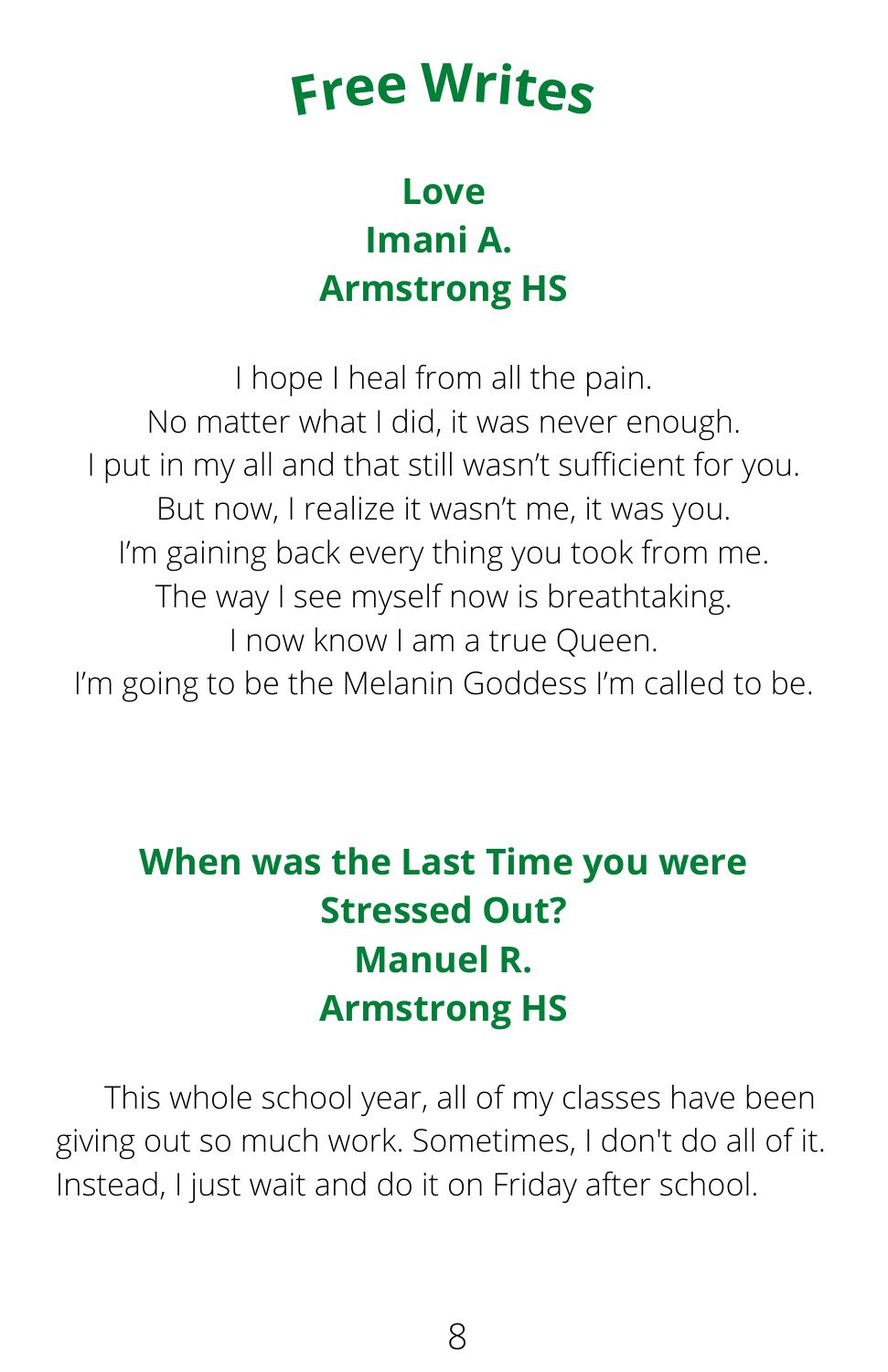#### **Why? Aniyah R. Armstrong HS**

Just because I'm a black girl does not mean I'm ghetto. Because I'm short, it doesn't mean I'm out in the streets. Because I'm black, it doesn't mean I'm dumb. Why do people judge me? I will never know. Maybe it's because they don't know me for me.

#### **The Lack of Education Allanah H.T. Henderson MS**

I feel like the lack of equal education is an important issue because all kids need an education to learn the importance of hard work and dedication. Kids having a good education opens up more opportunities for jobs and careers in their future.

9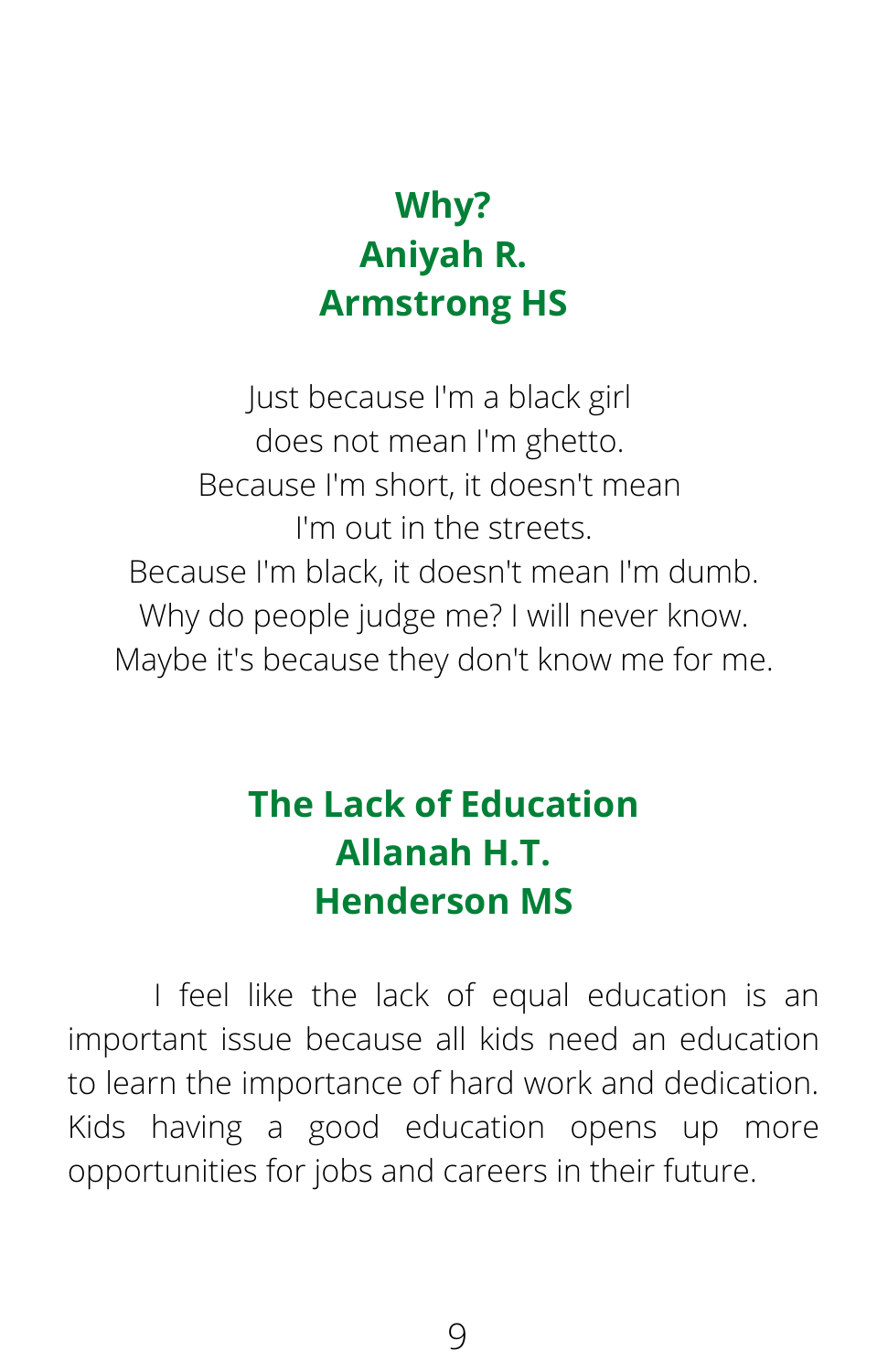#### **My Thoughts Xzavier W. Henderson MS**

There was a time when I was debating if I should join the band or not. At that point, I had thought hard, so I just asked my mom. When I asked her, she said, "Choose what you want to choose."

I thought of the time when I was in our 5th grade band and playing a saxophone, which I wasn't good at. I said to myself, "If I can go to a different band, I can choose a different instrument." So then, I went!

#### **Paying Attention Xzavier W. Henderson MS**

You need to know what you are doing, and instructions help with that. You need to go top to bottom before doing your task. Active listening helps someone see and understand what others are talking about. You can practice it by listening closely, of course, and by thinking hard about what others are talking about, so you can build on those ideas. In the long run, these skills help you get through difficult things that happen in your life. You may also need to listen to certain people to succeed, like your teachers, and to get through school.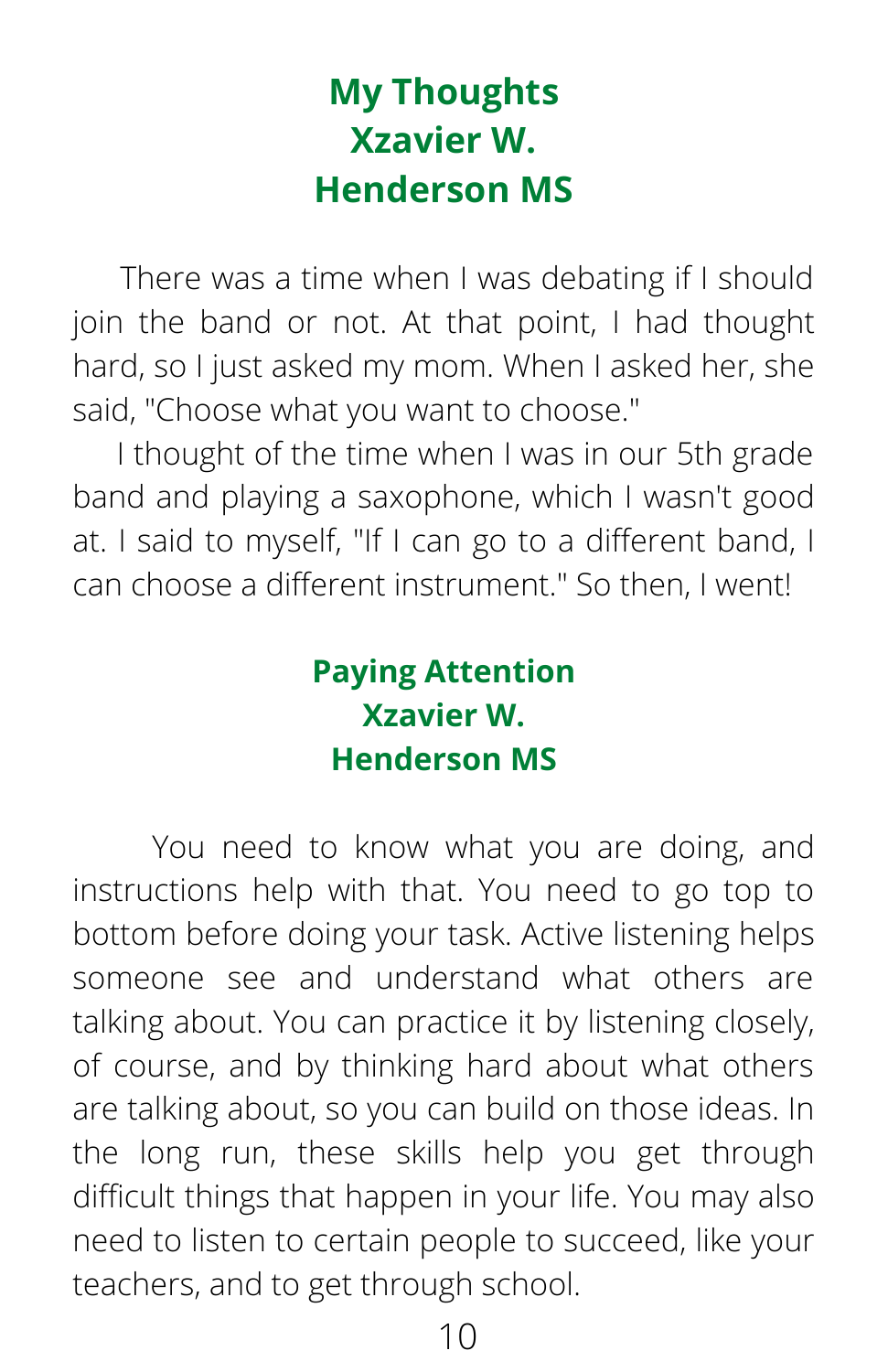#### **Think of It Xzavier W. Henderson MS**

The homeless and people who are poor are often the same thing. Listen, the people who are poor don't have enough money for food, clothing, and the things that they need to survive, but they will push themselves in a way that they will not give up. People without money are hustling for their family and friends. They have rough times.

Now, just think about how the homeless got to be homeless. They've had some harder times or been in places where they couldn't stand up for themselves. We should stand up against the things that create homelessness.

**The Eye Aniyah R. Armstrong HS**

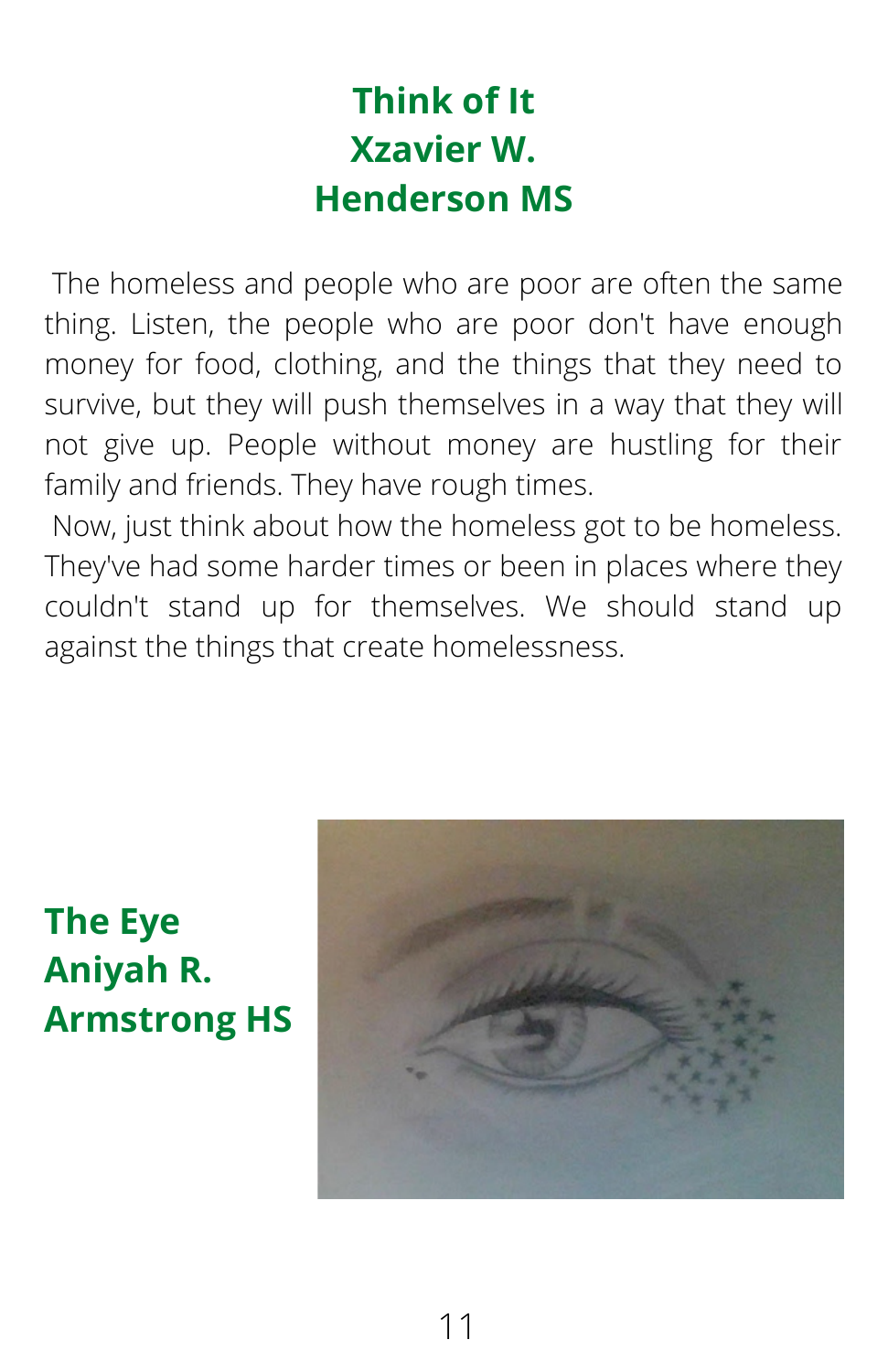#### **Feel Anonymous Submission Armstrong HS**

Why is it that I don't have any respect for myself because I don't do things your way? Why am I even here if you hate me like you say? All I want is the love you have for everyone else. You make my heart, but You've made me hate myself. If you hate, why do you keep me here? I just want to be happy, Is that too much to ask? I'm sorry I'm not perfect anymore. Maybe I should just go; you wouldn't care anyway.

#### **Six Word Story Imani A. Armstrong HS**

She

realized

she

was

worth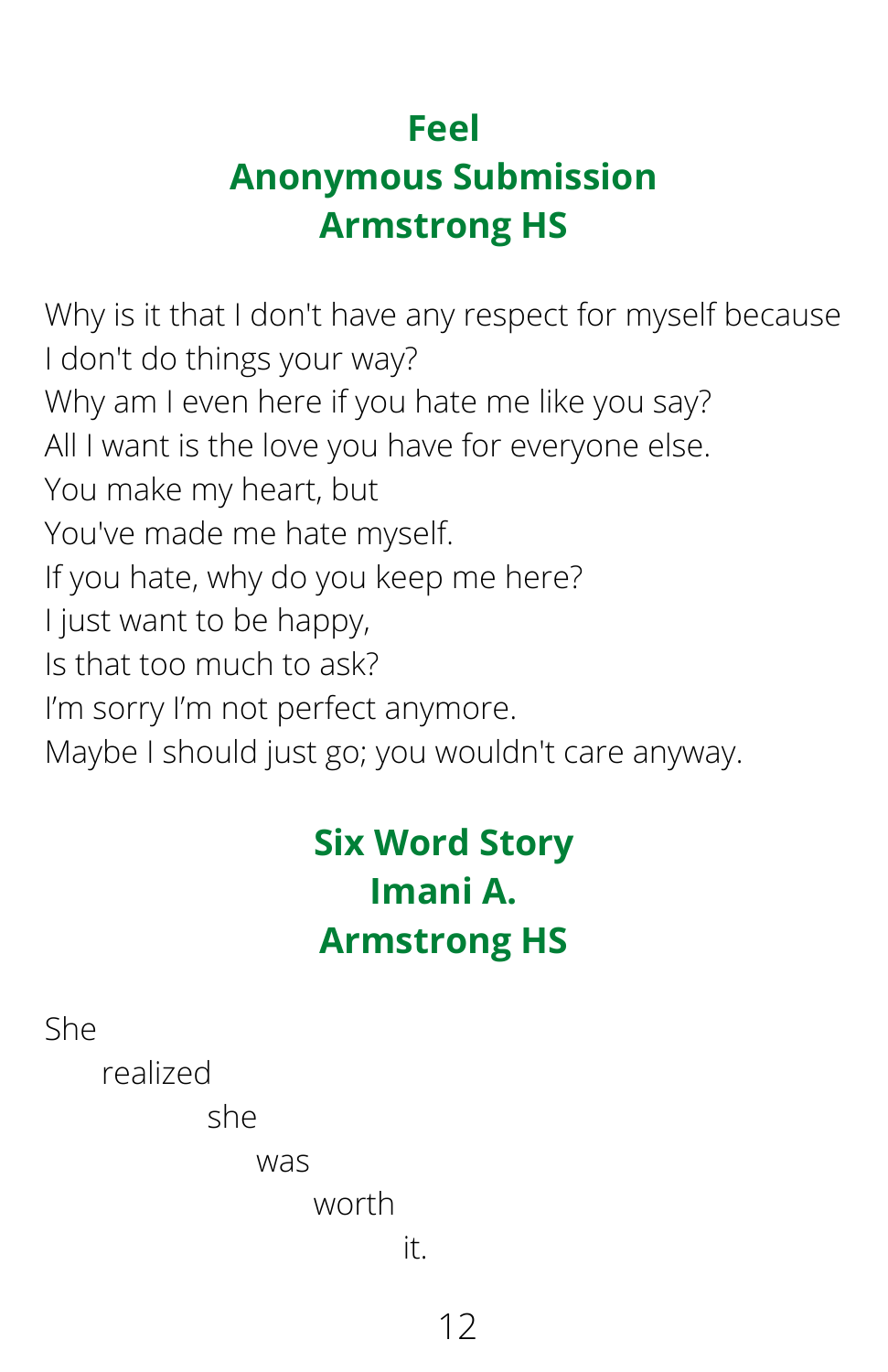#### **The Intelligent Boy Jamari T. Armstrong HS**

There once was a boy who was stupidly intelligent who lived in a neighborhood that wasn't very benevolent.

He survived throughout life looking the most elegant, but there were always people hating who weren't even relevant,

and never did he know they were simply just a fragment.

#### **What Matters To Me Tamiyah C. Metro Richmond Boys & Girls Club**

 As a young child, my parents have always allowed me to voice how I feel about a situation and acknowledged that how I feel is valid. In May of 2020, a tragic experience happened to someone who is African American, and his name was George Floyd. The wrongful death of him sparked protests, social demonstrations, marches, and tons of social media voices. It not only hurt his family, but it has hurt other people who are African American. Living in Richmond during this time, a hub for historical activism, has shown me that this has to change, and we won't stop until it does.

 We, the citizens of Richmond, have protested peacefully, and in return, we received hateful abuse from people who are supposed to protect us. Instead of allowing our voices to be heard, the city set a curfew and increased police attention. Why can't we express how we feel without being attacked? Why should the color of our skin cause us to be treated differently and looked at differently?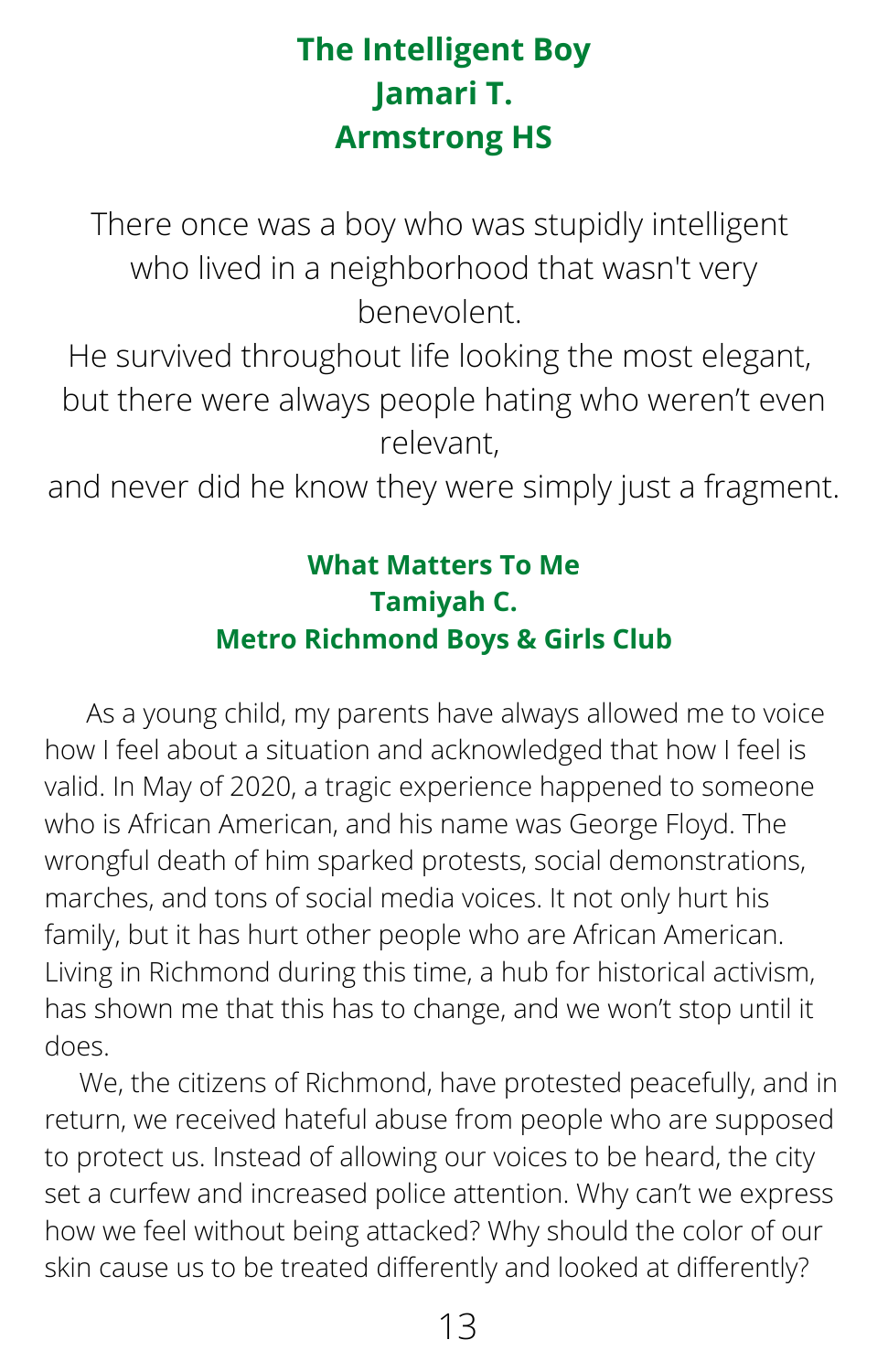#### **What Matters To Me contd.**

All we want is justice for every Black person who has been killed, injured, or put away for no reason. We want to be seen as equal and treated fairly. Why is that so hard to ask for? I am proud to be an African American. We have created history along with others who feel the injustice of our race. We have gotten racist statues taken down, and we turned the most racist statue, Robert E. Lee, into a memorial with national recognition. Not to remember what he has done, but to remember that history can't be changed but the meaning behind something can.

 The Boys & Girls Club taught me that my voice matters. They provided me the resources and networks I needed to get something done and helped me instill the confidence I need to speak up and speak. You never know when there may be another person who feels the way I do, but they are too afraid to say it. They provided me with opportunities to go to multiple rallies such as the Red4Ed rally to increase teacher pay and other necessities. I was also able to attend a peaceful showing of talented African Americans who live in my city. My club has hosted zoom meetings, like these with Podium, and field trips that offer safe and supportive spaces to discuss what was happening in my community and why.

14 In the future, I want youth, such as myself, to be allowed the many opportunities that I had. Whether it be activism or just having someone or somewhere they could confide in and be comfortable as themselves. I want future club members to have the same support from staff when their voices, feelings, and opinions are heard. The biggest thing that I want is for Black Lives to Matter. I want justice. I want equality. I want to know that other Black queens and kings don't have to fear for their life or safety when going out. It will happen, and when it does, then and only then, will I be satisfied.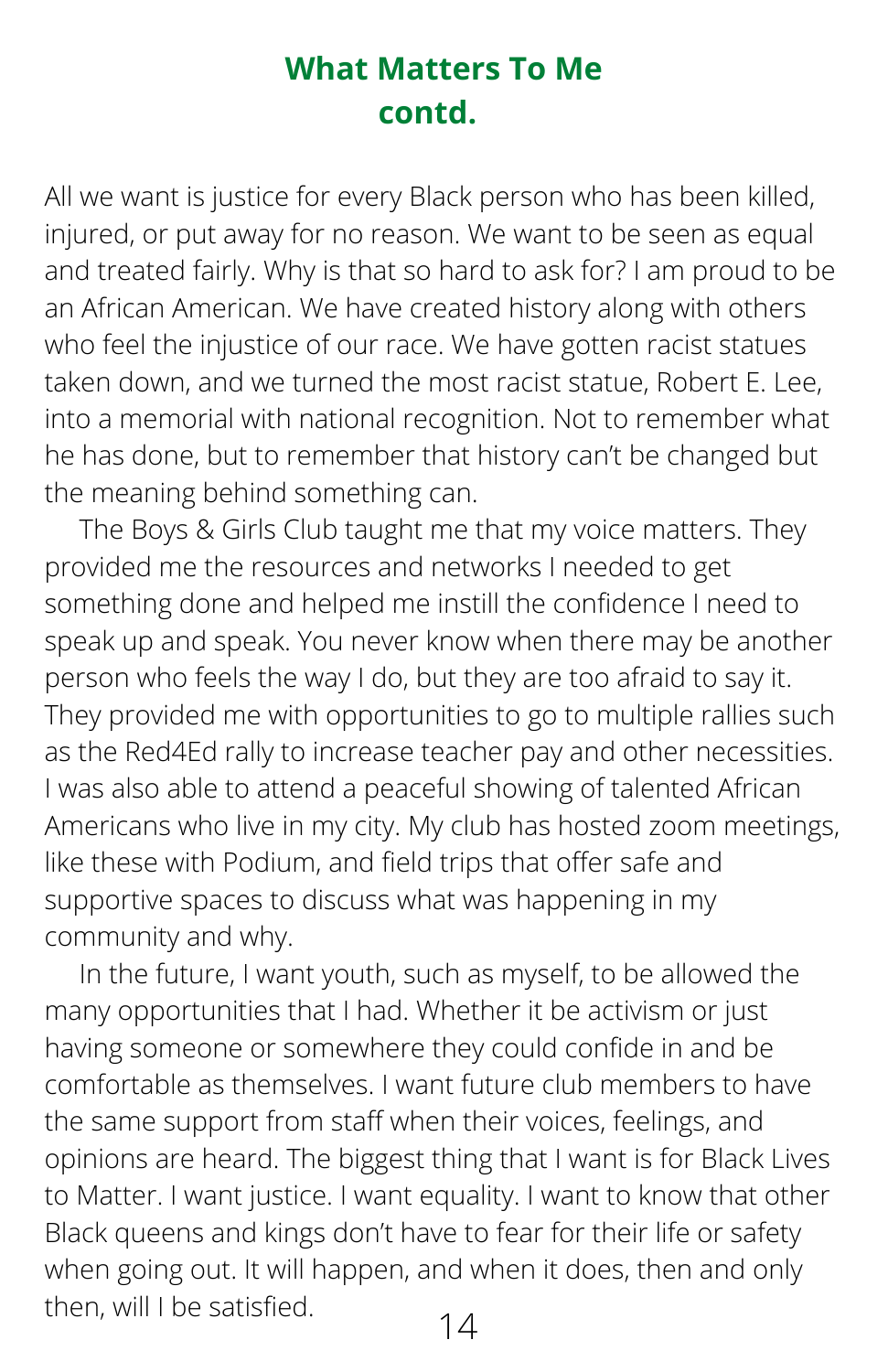#### **From the Highland Springs High School Mentorship Program**

#### **Skills I Prepared to be a Mentor**

#### **Problem Solving Georgio H.**

I am good at problem solving. I know this because since I was little I've always been engaged in activities and real life situations that display that skill. Leave it up to me to have something solved if it's put on my plate. I take a second to work through things and try to understand and see how I can fix it or improve it. That's how I realized I was good with problem solving. I am always looking forward to improving or figuring out the end result.

#### **Relationship Building Matthew B.**

I think I'm good at building relationships because I previously did some community work with complete strangers, and we still keep in contact with each other after a few years.

#### **Obstacles I've Overcome**

#### **Matthew B.**

I overcame losing both friends and family to help me understand that life is short. You only have limited time on Earth to enjoy yourself. Work towards your goals now so you can just relax in the future.

#### **Georgio H.**

One obstacle I overcame to be where I am now was worrying a lot about what other people think. I wasn't focusing on myself, and I let others' opinions overpower my own abilities. I was able to take a second and realize how much more I could be doing instead of limiting myself for the next person. This resulted in unhealthy friendships being broken, and I created a space to re-align for me and what I want to do for myself.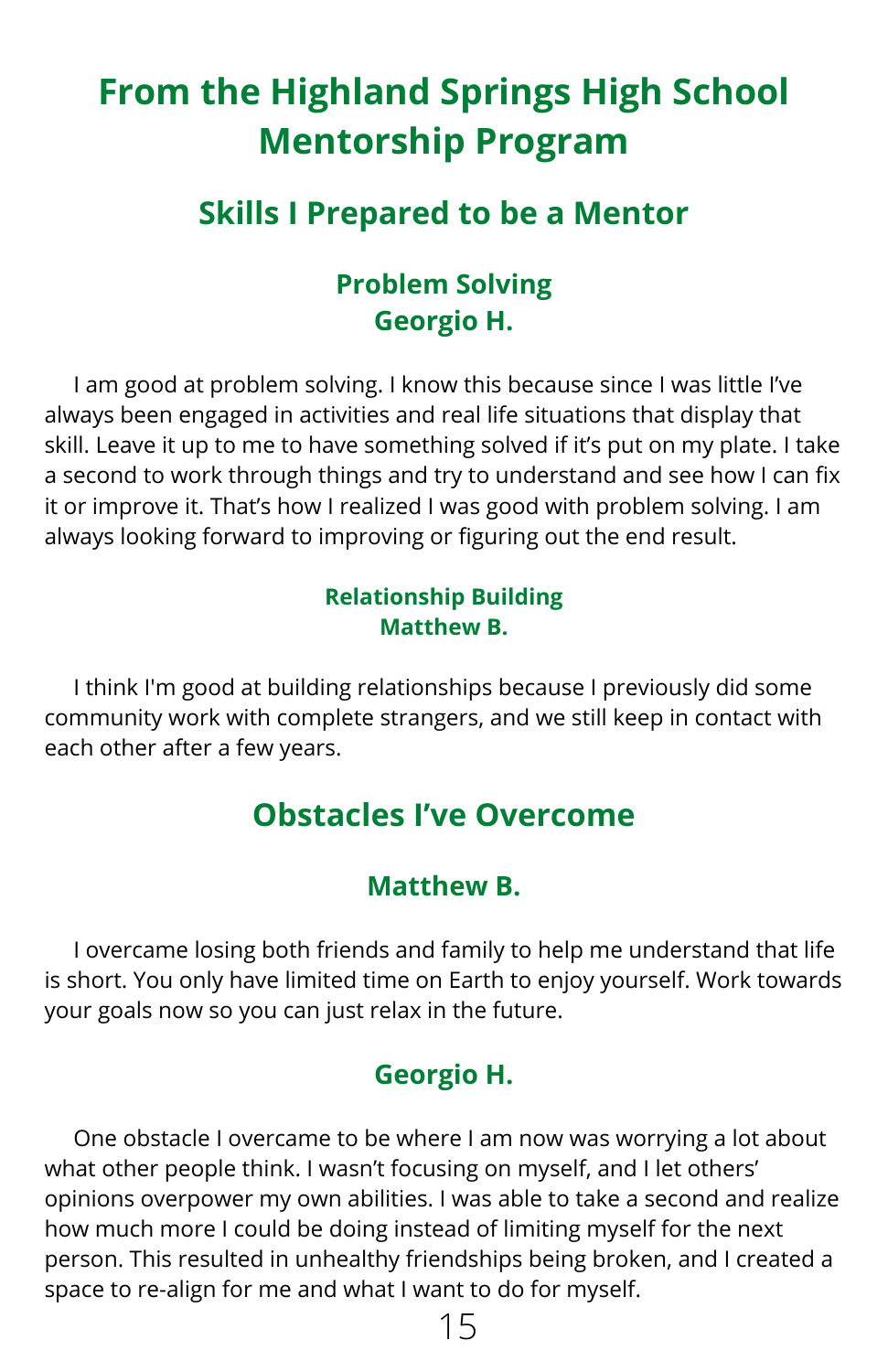#### **Why Did I Become a Peer-Mentor**

#### **My 4 Whys Michael A.**

**WHY:** I became a mentor because I enjoy helping others.

**WHY:** Because I understand how hard this new virtual way of learning can be.

**WHY:** This method is very hard to learn from and stay focused. Especially if it your first year in high school, it's going to be painful. **WHY:** Virtual learning is a new concept that has become our normal, and we are still in a learning period with computer and internet issues.

#### **My 5 Whys Taivyon P.**

**WHY:** I became a mentor because I remember how hard it was when I first started high school and how complicated things were for me.

**WHY:** Starting high school is a big step and is not always easy for some.

**WHY:** There are more things to focus on when you're in high school, like classes, jobs, friends, etc.

**WHY:** Balancing school work and actual work can make students feel overwhelmed.

**WHY:** Sometimes high school life is too much to focus on all at once or so suddenly without help.